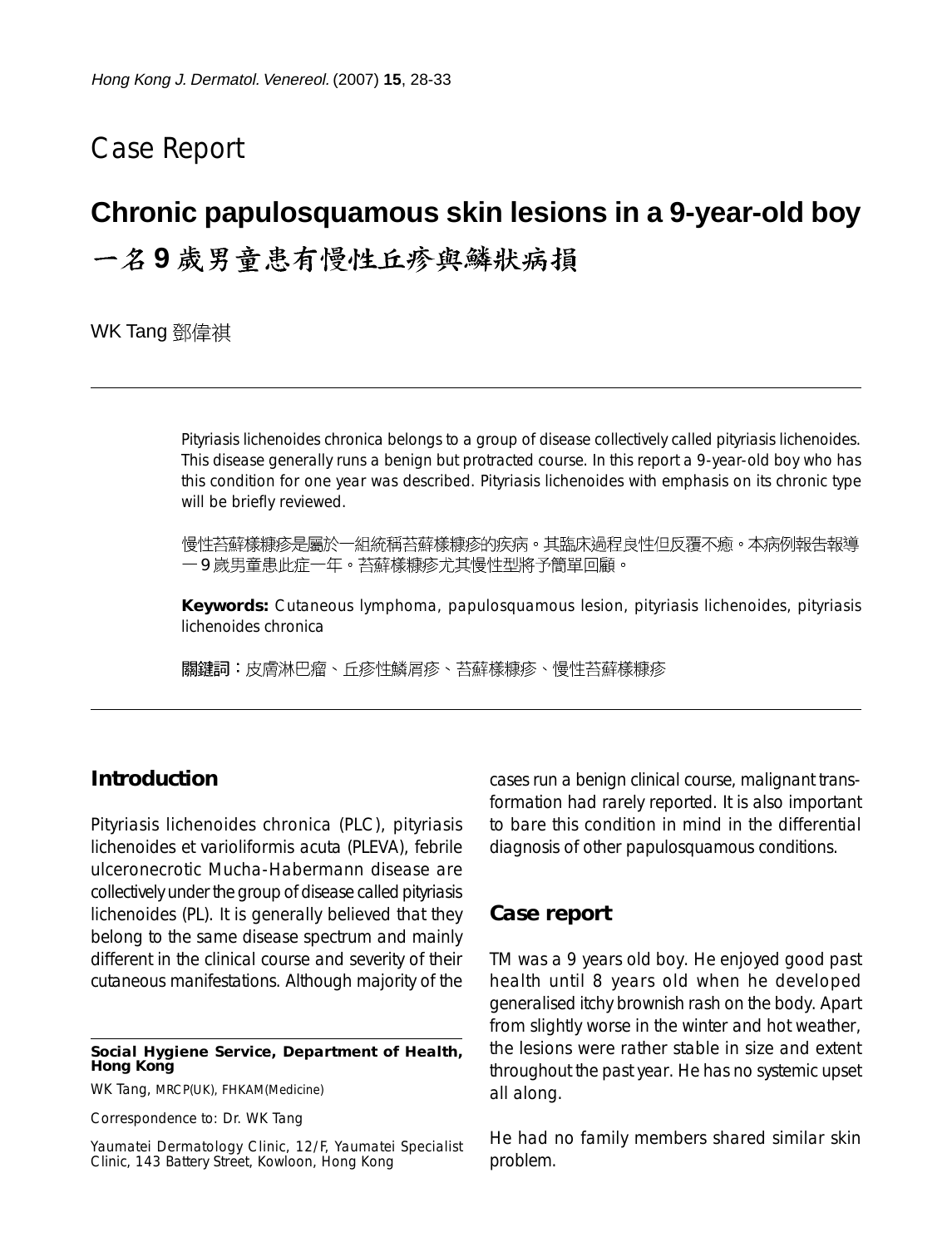Physical examination showed multiple well-defined discrete brownish-red papulosquamous patches and plaques, without necrosis randomly distributed on the trunk and limbs (Figures 1 & 2). The face, palms and soles were relatively spared. Mild ichthyosis was noted. There was no excoriation mark. No abnormality was found on the buccal mucosa, the teeth and nails. There was no

lymphadenopathy or organomegaley detected.

A skin biopsy was performed on the right leg, which showed mild hyperkeratosis, focal parakeratosis, and mild acanthosis. Lymphocytic exocytosis with mild spongiosis and a few scattered necrotic keratinocytes are seen in the epidermis. Vague vacuolar changes in the basal epidermis are present. Moderately dense perivascular lymphohistiocytic infiltrate with focal extravasated red cells are found in the upper reticular dermis. The whole histological picture is compatible with pityriasis lichenoides chronica.

The patient was treated symptomatically with emollients and topical steroid [Flucinolone 0.0125% (Synalar) & Mometasone furoate (Elomet)] with fair response.

## **Discussion**

Pityriasis lichenoides chronica (PLC), pityriasis lichenoides et varioliformis acuta (PLEVA), febrile ulceronecrotic Mucha-Habermann disease are collectively under the group of disease called pityriasis lichenoides (PL).

Pityriasis lichenoides was first described by Neisser and Jadassohn in separate reports in 1894.<sup>1,2</sup> From previous large case series studies, $3-6$  it was found that in general population (age >18 years old), the average age of onset was 29-year-old with prevalence, and peaked in the third decade, and there was no strong predisposition in either



**Figure 1.** Papulosquamous lesions on the trunk. **Figure 2.** Papulosquamous lesions on the limbs.

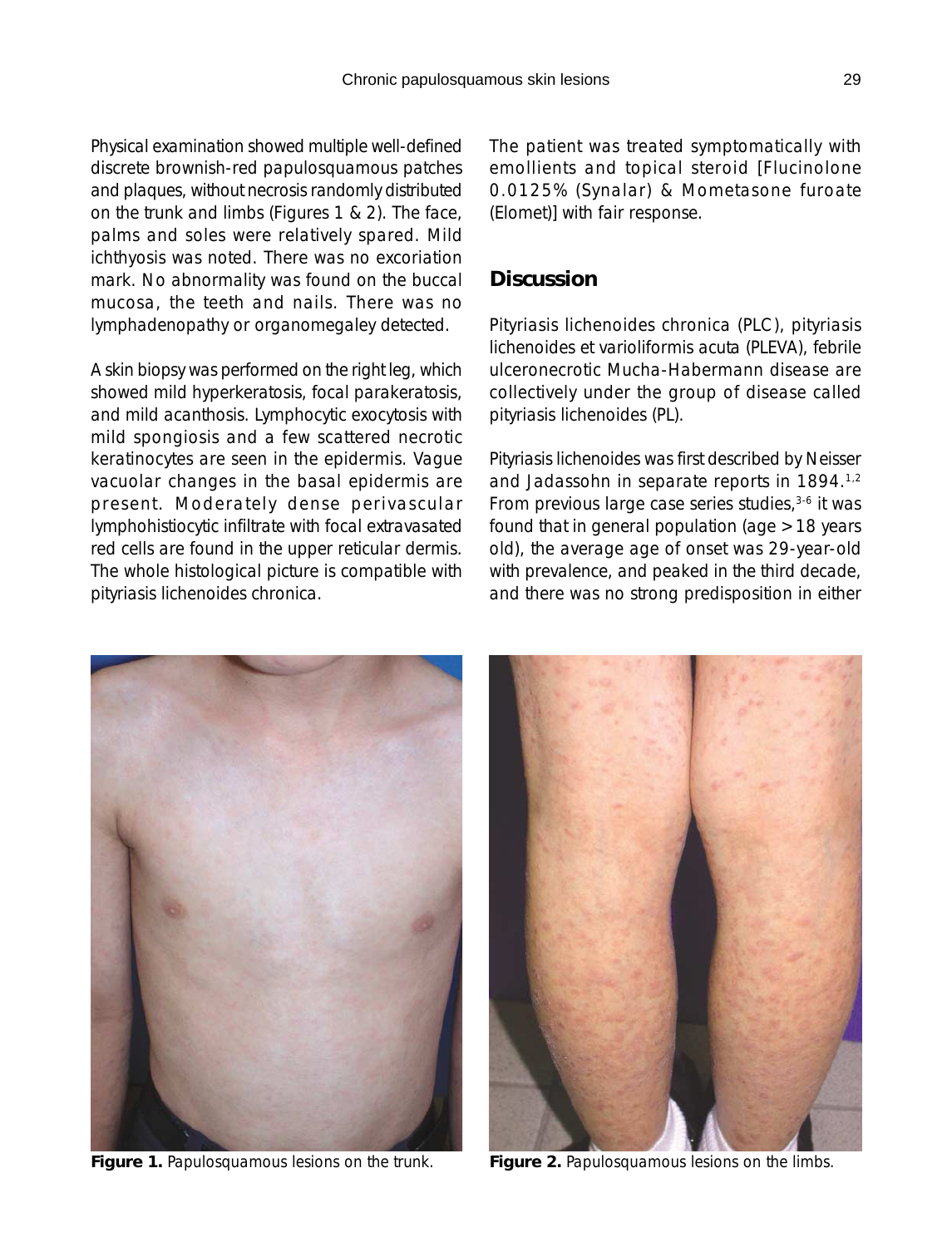sex. While in paediatric group, the disease was peaked at 5 and 10 years of age with male predominance. In the febrile ulceronecrotic subtype, the mean age of onset was 30.6 years, and was peaked in the second decade of life, and was also male predominant.

It is generally accepted that PLEVA and PLC represented two ends of a continuous spectrum. Features of both acute and chronic lesions may occur in the same person. The descriptive terms *acute* and *chronic* are referring to the characteristics of the individual lesions and not the course of the disease.

The disease is characterised by recurrent crops of erythematous papules with a centrally adherent mica-like scale that could be easily detached to reveal a shiny, pinkish-brown surface. They occur on the trunk and *proximal portions* of the extremities. Unlike PLEVA, the papules flatten spontaneously and regress over a period of weeks. It often leaves behind a hyper-hypopigmented macule.

Each lesion could last for several weeks, and there are often exacerbations and remissions. The entire course could take several years. In general, those with diffuse distribution of lesions have the shortest average course (11 months), whereas those with peripheral distribution have the longest average course (33 months); and the central distribution one is intermediate.

Dark-skinned individuals could primarily present as generalised hypopigmented macules that lack scale. So a high index of suspicions is needed in interpretation of this disease.

Cutaneous lesion with papulosquamous morphology is commonly found in patients with chronic eczema. However, the lesions in chronic eczema are usually less well-defined and itch is a very common associated symptom. Pityriasis rosea could also present with papulosquamous lesions.

However about half of the patients have characteristic herald patches, and female is more commonly affected. Moreover, our patient's skin lesions persisted much long than the usual course in pityriasis rosea, which usually resolved in two months. Our patient did not volunteer any history of drug exposure before the onset of the skin rash. And the persistence of the skin rash over a year refuted the possibility of drug eruption. On the other hand, mucosal or nail involvement, and Wickham's striae on the lesions were expected in lichen planus, but they were absence in our index patient. Other differential diagnoses which could not be easily differentiated clinically included guttate psoriasis, pityriasis lichenoides (chronic type), lymphomatoid papulosis (LyP) and secondary syphilis. Gianotti-Crosti disease (papular acrodermatitis of childhood) is an uncommon disease with papulosquamous skin lesions, but in which the lesions tend to be more edematous and were acrally distributed.

Histopathologically, there is a gradual change between PLEVA and PLC. In general, more extensive epidermal involvement with keratinocytes necrosis and dense lymphohistocytic infiltration is found in PLEVA (Table 1).

Both PLEVA and PLC lesions have shown that T cells predominate in both dermal and epidermal inflammatory infiltrates, with CD8+ and CD4+ cells predominate in PLEVA and PLC respectively.

Aetiology of PLC is still unknown. As clustering of cases and familial outbreaks had been observed, so infectious causes such as Toxoplasma gondii,<sup>7</sup> Epstein-Barr virus, $8$  cytomegalovirus, HIV, $9$  and varicella zoster virus had been suggested.10

Immune-complex mediated vasculitis was first suggested by Black and Marks. But they failed to find any evidence of immunoglobulin or complement deposition in their biopsies.3 Until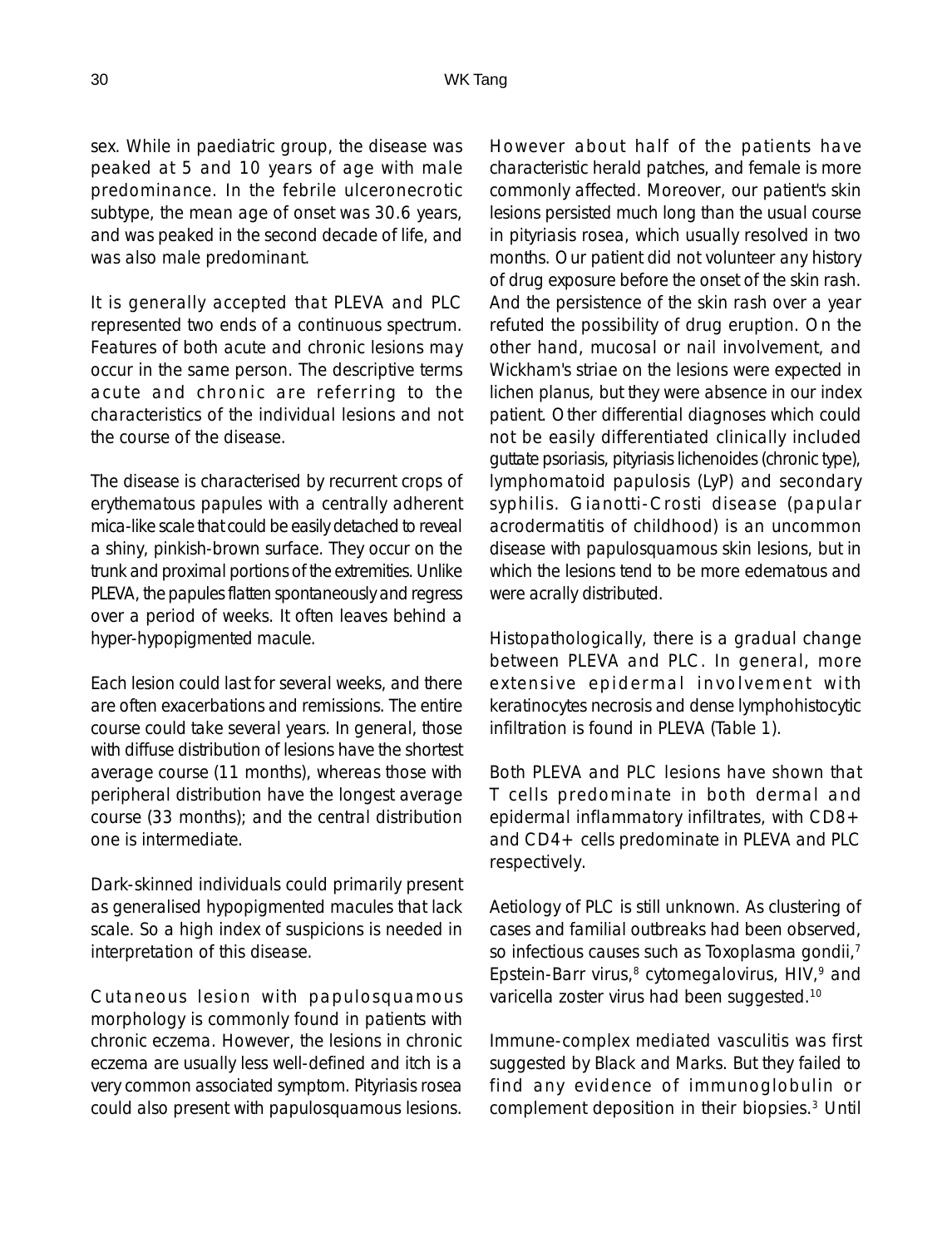| Sites of involvement                                      | <b>PLEVA</b>                                                 | <b>PLC</b>                                         |
|-----------------------------------------------------------|--------------------------------------------------------------|----------------------------------------------------|
| Epidermis                                                 | $\overline{\phantom{a}}$                                     | $\overline{\phantom{a}}$                           |
| 1. Parakeratosis, dyskeratosis,<br>spongiosis, acanthosis | Focal & confluent                                            | Focal                                              |
| 2. Vacuolisation of basal cells                           | With necrotic keratinocytes                                  | Minimal                                            |
| 3. Focal epidermal necrosis                               | Prominent                                                    | Few                                                |
| Dermis                                                    | ٠                                                            | $\overline{\phantom{0}}$                           |
| Perivascular lymphohistiocytic<br>infiltrate              | Dense, wedge-shaped and extend<br>deep into reticular dermis | Mild superficial, only focally<br>obscures the DEJ |
| Vascular change                                           | Extravasation of erythrocytes,<br>invasion of vessel walls   | Few/absent                                         |

**Table 1.** Histopathological change between PLEVA and PLC

1972, circulating immune complexes, and IgM were found in DEJ or vessel wall in the skin biopsies by Clayton.<sup>11</sup> However, these results were not reproducible in other studies.

Wood et al in 1987 postulated that PLEVA and PLC were a primary T-cell lymphoproliferative disorders.12 And a subset of infiltrating cells might be the primary target, with epidermal destruction representing a secondary event. The clinical course of the disease might just reflect the host immune response to abnormal cells (neoplastic T cells). In this hypothesis, a small clonal subset of CD8+ cells infiltrate the skin (below the detection threshold of PCR) to give rise to PLC. With more influx of clonal CD8+ cells, the clinical manifestations of PLEVA become evident. At this point, a T-cell clone can be detected. In PLEVA, the host immune response is able to prevent the development of a cutaneous lymphoma; otherwise, the clone may acquire enough genetic alterations to overwhelm the body's immune system. LyP (lymphomatoid papulosis, a relatively more malignant condition) might be the result of a less effective host immune response.

Malignant transformation of PLC, though occurred rarely, had been reported. In English literature, the first of such case was published in 1986 by Bleehan and Slater.<sup>13</sup> Fortson et al reported the first cutaneous T-cell lymphoma (CTCL) from a child with PLVEA in 1990.<sup>14</sup> Sporadic cases had been reported thereafter with patients' age ranged from eight-months-old to 62-year-old.15,16 Panizzon et al's cases series was the most interesting.17 Although all of his patients had PLC and lymphoma, one of them developed Hodgkin disease three years prior to the onset of PLC. And in another patient, lymphoma occurred in the lung. The author argued that PLC might be considered as a paraneoplastic syndrome rather than genuine transformation.

All members of the parapsoriasis group have been shown dominant T-cell receptor clonality.<sup>18</sup> And the presence of T-cell clonality might favour the possibility of malignant transformation. Recently, a small cases study consisting of six PLC patients, T-cell clonality (by using primers Vγ1-8/Jγ1-2 and primers Vγ9/Jγ1-2 for T-cell receptor gene) had been detected in three patients.<sup>19</sup> One of them developed CTCL and another had LyP later. However, the significance of this study was doubt as the number of the patients involved was small, and the T-cell receptor gene rearrangement in PLC lesions was not consistent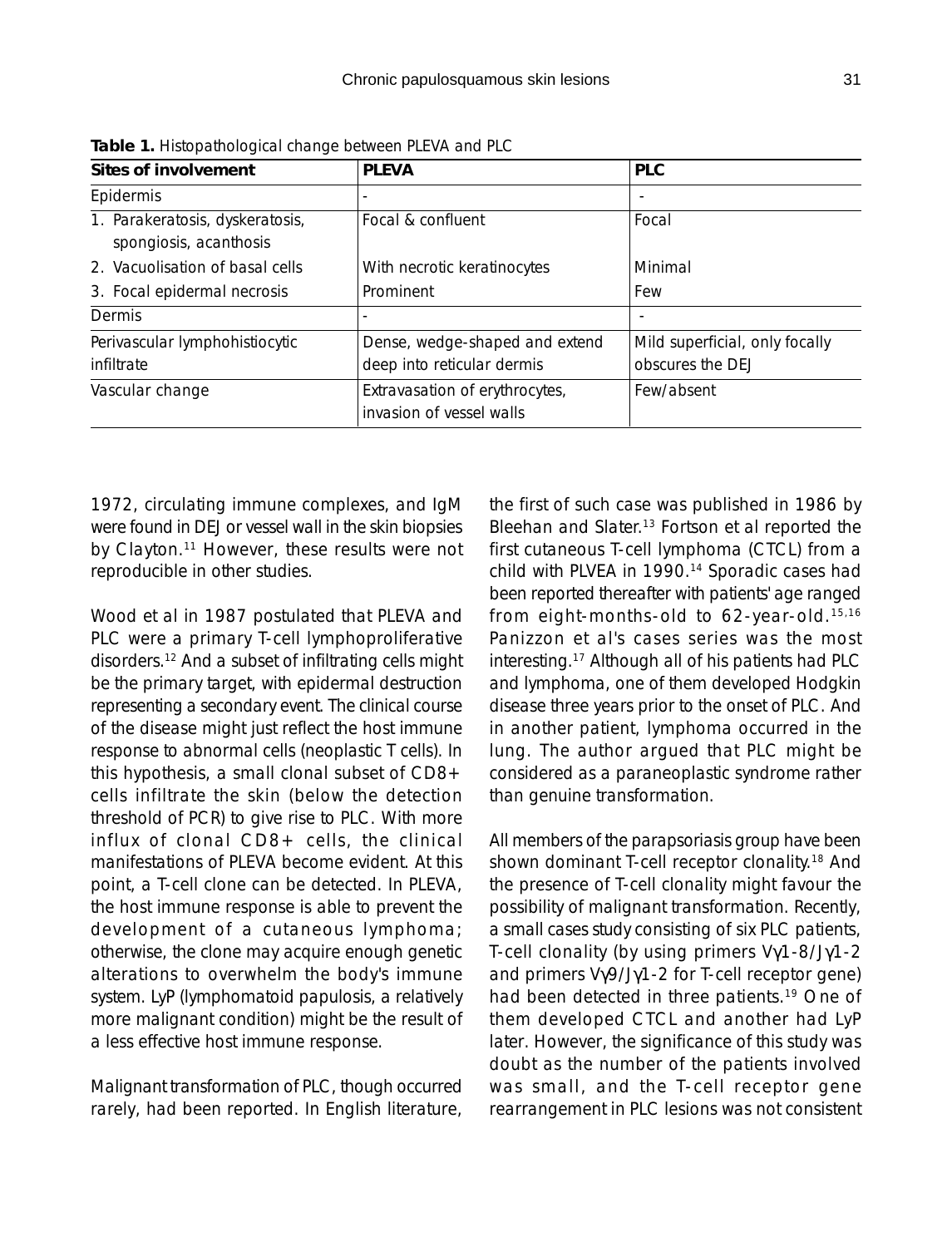with the CTCL lesions. And in the patient with LyP, even no such rearrangement was found in the LyP lesions.

Treatment of PLC is largely anecdotal or based on uncontrolled case series. Topical corticosteroids are the first line of treatment. However, no studies have specifically compared the efficacy of it with that of either placebo or other treatments.

Systemic agents include antibiotics [Tetracycline (2 g/day) and erythromycin (600-800 mg/day)], methotrexate (7.5-20 mg/wk), cyclosporine, dapsone, and pentoxifylline had been tried in the order of frequency.

PUVA had been used with success in both PLEVA and PLC. The total amount of energy used varied from 10-370.5 J/cm2. However, recurrences after cessation of therapy or after long periods of remission may occur.

Recently, promising results had been demonstrated in UVB. Complete remission (BUVB, nUVB) could be reached up to 93.1%.20 Disease free period was upto 58 and 38 months with BUVB and nUVB respectively. However, in this study, most patients being treated were of type I and II skin. Longer treatment duration and/or higher energy may be needed in darker skin type individuals.

In conclusion, current evidences suggested that PLEVA and PLC may represent different stages of evolution of a single entity. Clonality does not seem to correlate with clinical outcome, and only rare cases have been associated with malignant lymphoma. There is no standard treatment for PLEVA and PLC. As PLC is a self-remitting disease, symptomatic treatment is all that is needed in most cases.

## **References**

1. Neisser A. Zur Frage der lichenoiden Eruptionen. Verh Dtsch Dermatol Ges 1894;4:495-9.

- 2. Jadassohn J. Ube rein eingenartiges psoriasiformes und lichenoides Exanthem. Verh Dtsch Dermatol Ges 1894; 4:524-9.
- 3. Black MM, Jones EW. "Lymphomatoid" pityriasis lichenoides: a variant with histological features simulating a lymphoma. A clinical and histopathological study of 15 cases with details of long term follow up. Br J Dermatol 1972;86:329-47.
- 4. Black MM, Marks R. The inflammatory reaction in pityriasis lichenoides. Br J Dermatol 1972;87: 533-9.
- 5. Benmaman O, Sanchez JL. Comparative clinicopathological study on pityriasis lichenoides chronica and small plaque parapsoriasis. Am J Dermatopathol 1988;10:189-96.
- 6. Willemze R, Scheffer E. Clinical and histologic differentiation between lymphomatoid papulosis and pityriasis lichenoides. J Am Acad Dermatol 1985;13: 418-28.
- 7. Zlatkov NB, Andreev VC. Toxoplasmosis and pityriasis lichenoides. Br J Dermatol 1972;87:114-6.
- 8. Klein PA, Jones EC, Nelson JL, Clark RA. Infectious causes of pityriasis lichenoides: a case of fulminant infectious mononucleosis. J Am Acad Dermatol 2003; 49(2 Suppl Case Reports):S151-3.
- 9. Griffiths JK. Successful long-term use of cyclosporin A in HIV-induced pityriasis lichenoides chronica. J Acquir Immune Defic Syndr Hum Retrovirol 1998;18:396-7.
- 10. Boralevi F, Cotto E, Baysse L, Jouvencel AC, Leaute-Labreze C, Taieb A. Is varicella-zoster virus involved in the etiopathogeny of pityriasis lichenoides? J Invest Dermatol 2003;121:647-8.
- 11. Clayton R, Haffenden G, Du Vivier A, Burton J, Mowbray J. Pityriasis lichenoides--an immune complex disease. Br J Dermatol 1977;97:629-34.
- 12. Wood GS, Strickler JG, Abel EA, Deneau DG, Warnke RA. Immunohistology of pityriasis lichenoides et varioliformis acuta and pityriasis lichenoides chronica. Evidence for their interrelationship with lymphomatoid papulosis. J Am Acad Dermatol 1987;16(3 Pt 1):559- 70.
- 13. Bleehen SS, Slater DN. Pityriasis lichenoides developing into mycosis fungoides. Br J Dermatol 1986;30(suppl): 69-70.
- 14. Fortson JS, Schroeter AL, Esterly NB. Cutaneous T-cell lymphoma (parapsoriasis en plaque). An association with pityriasis lichenoides et varioliformis acuta in young children. Arch Dermatol 1990;126:1449-53.
- 15. Thomson KF, Whittaker SJ, Russell-Jones R, Charles-Holmes R. Childhood cutaneous T-cell lymphoma in association with pityriasis lichenoides chronica. Br J Dermatol 1999;141:1146-8.
- 16. Child FJ, Fraser-Andrews EA, Russell-Jones R. Cutaneous T-cell lymphoma presenting with 'segmental pityriasis lichenoides chronica'. Clin Exp Dermatol 1998;23:232.
- 17. Panizzon RG, Speich R, Dazzi H. Atypical manifestations